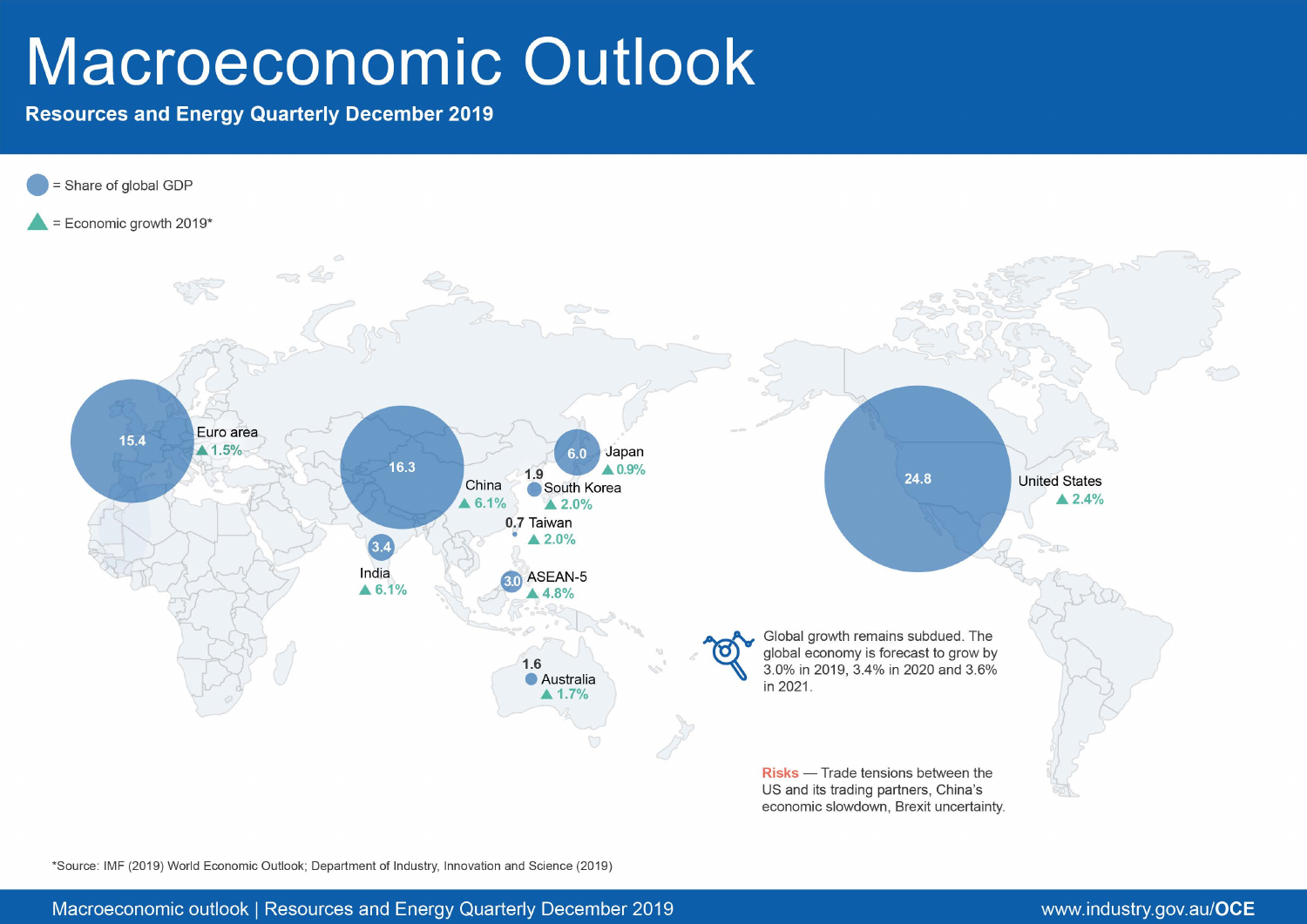# **2.1 Summary**

- $\blacksquare$  In 2019, global industrial production and trade have weakened, largely due to US-China trade tensions, however, mid-December's Phase One US-China trade deal is expected to aid a recovery in 2020.
- Central banks are lowering interest rates to try to support growth.
- The IMF is expecting a pickup in global growth, with the global economy forecast to grow by 3.4 per cent in 2020 and 3.6 per cent in 2021 after growth of 3.0 per cent in 2019.

# Global economy

World economic growth in 2019 has been revised downward by the IMF to an estimated 3.0 per cent — the lowest growth since 2008. Growth has been constrained by a slowdown in China, fallout from ongoing US-China trade tensions, and domestic economic issues in emerging nations such as Argentina, Iran and Turkey.

From mid-2019, global trade has fallen due to constrained industrial production and trade tensions. Tensions have also affected business investment decisions, materially affecting global supply chains. The outlook for world trade thus remains highly dependent on the outcomes of ongoing trade negotiations between the US and its major trading partners.

Manufacturing indices have fallen most strongly in the Eurozone (Figure 2.1). Key economies, such as Germany, have been impacted by the China slowdown, Brexit concerns, changing vehicle emission standards and global trade tensions. The Japanese Purchasing Managers Index (PMI) has also fallen, due to a drop in new orders from international customers.

The Manufacturing PMI's in China and the US have been relatively buoyant, despite ongoing trade tensions. Domestic consumption has generally outperformed global consumption in these two countries.

The global manufacturing PMI has fallen as a result of trade tensions and weaker global economic growth. The index fell to contractionary levels (below 50) in May 2019, and remained there until November 2019 when it rose to 50.3.

#### **Figure 2.1: Manufacturing PMIs**



#### Source: IHS Markit (2019)

Business sentiment is particularly weak in the EU and Japan, though PMI values remain stronger in China and the US.

Some central banks are responding with more stimulatory monetary policy. This has occurred across advanced and developing economies, with significant impacts on global long-term bond yields. Some governments have also introduced fiscal stimulus packages. However, widespread adoption of fiscal policies has been constrained by high debt levels in certain countries.

As we publish, the United States and China have agreed to a Phase One trade deal. This deal should allow for a steady recovery in global industrial production growth in 2020 (Figure 2.2). Moves in world industrial production growth are strongly correlated with growth in world trade (Figure 2.3). A recovery in industrial production growth would be beneficial for resource and energy commodity demand.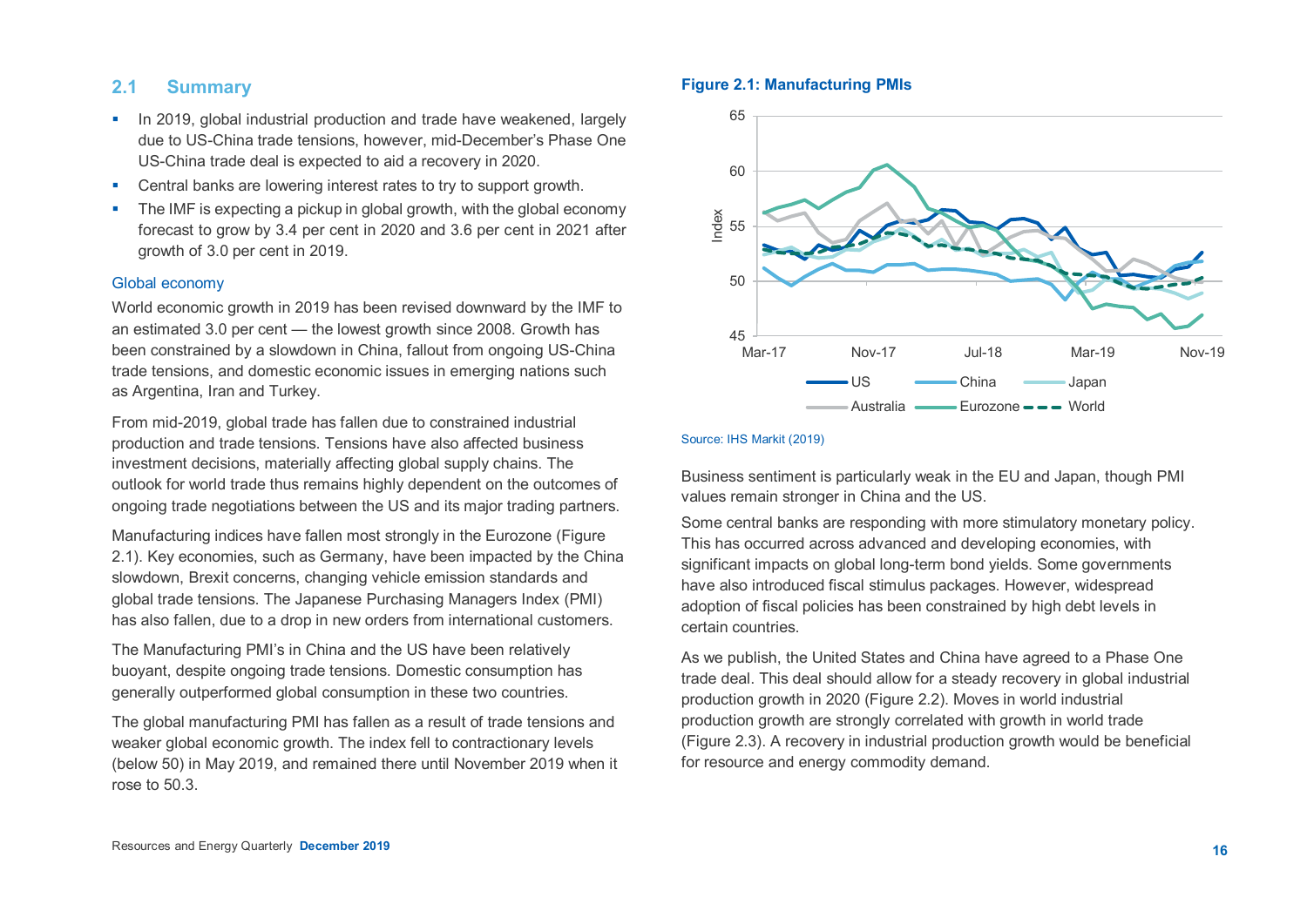

#### **Figure 2.2: Global GDP and industrial production growth**





#### **Figure 2.3: World trade vs world industrial production**

Geopolitical problems are also adding to risks to the world economic outlook. Tensions in Hong Kong, the Strait of Hormuz and Syria have proven to be particularly destabilising in recent quarters. However, diplomatic tensions between Japan and South Korea, and between India and Pakistan, may also influence global economic conditions.

In 2020, the IMF is forecasting that growth will rise to 3.4 per cent, due to a recovery in some developing economies currently affected by localised issues. Economic growth in Australia's major export markets is generally expected to remain around 2019 levels, although there is significant uncertainty arising from global trade tensions. World growth in 2021 is expected to increase further to 3.6 per cent, with higher growth in developing economies more than offsetting slightly lower growth in advanced economies. Growth is expected to recover to historical averages in South America, and the Middle East and Central Asia.

# **2.2 Country and regional economic conditions**

# The US economy is expected to slow over the outlook period

The US economy grew by a forecast 2.4 per cent in 2019, supported by strong household consumption and employment (Figure 2.5). However, growth slowed throughout the year, falling to an annualised growth rate of 2.1 per cent in the September quarter, as trade tensions weighed on business investment.

In response to slowing economic growth, the US Federal Reserve cut the Federal Funds rate in August, September and October. Ongoing US trade tensions with multiple trading partners, including China, presents significant uncertainty to GDP and industrial production growth forecasts. These tensions have already constrained business investment, but consumer spending remains robust for now.

In 2020, the IMF is forecasting that economic growth will fall to 2.1 per cent due to dwindling impacts of the 2018 tax cuts and fewer assumed fiscal stimulus policies. Growth in 2021 is expected to moderate further to 1.7 per cent.

Source: IMF (2019); Department of Industry, Innovation and Science (2019)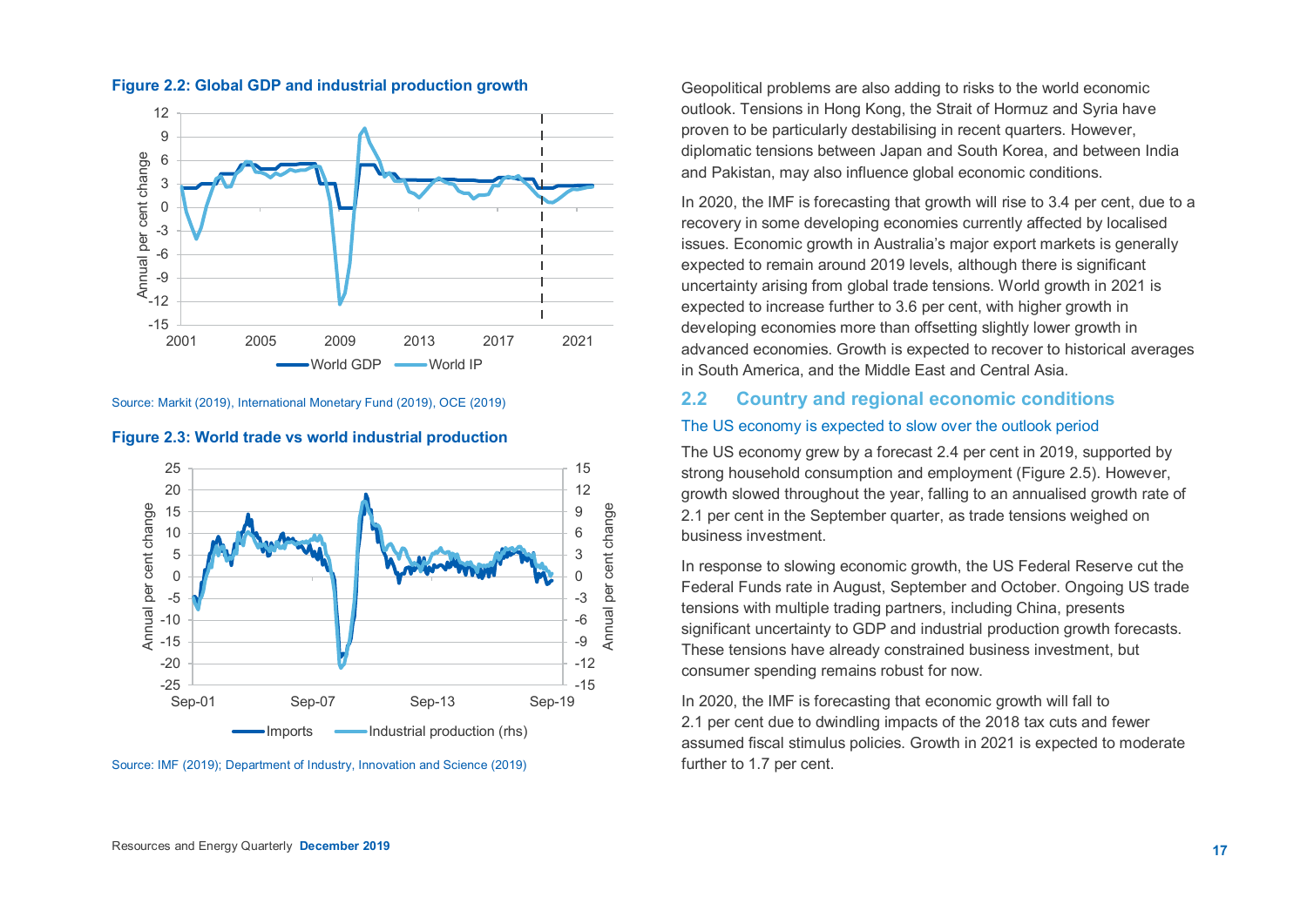

# **Figure 2.4: US unemployment rate and initial jobless claims, monthly**

#### Source: US Bureau of Labor Statistics (2019)

#### Trade tensions weighing on the Chinese economy

China's National Bureau of Statistics estimated that GDP growth in the September quarter was 6.0 per cent — the lowest level since 1992. Growth has been negatively affected by US import tariffs on Chinese goods. The Chinese government has made a highly targeted series of economic stimulus measures in an attempt to achieve its growth target of 6.0-6.5 per cent. In November, the People's Bank of China eased monetary policy by lowering the 1-year and 5-year values for its benchmark rate. This is designed to lower borrowing costs as economic growth slows to 27-year lows.

Chinese property markets are holding at relatively buoyant levels, after stimulus measures in some cities boosted activity in late 2018 and early 2019 (Figure 2.6). The Chinese PMI has risen since June 2019, reaching 51.8 in November. This was the third straight month above 50 reading, suggesting that the manufacturing sector is responding to strong ex-United States exports.

#### **Figure 2.5: Chinese vehicle sales**



Source: Bloomberg (2019)

**Figure 2.6: Chinese property indicators**



Source: Bloomberg (2019); National Bureau of Statistics of China (2019)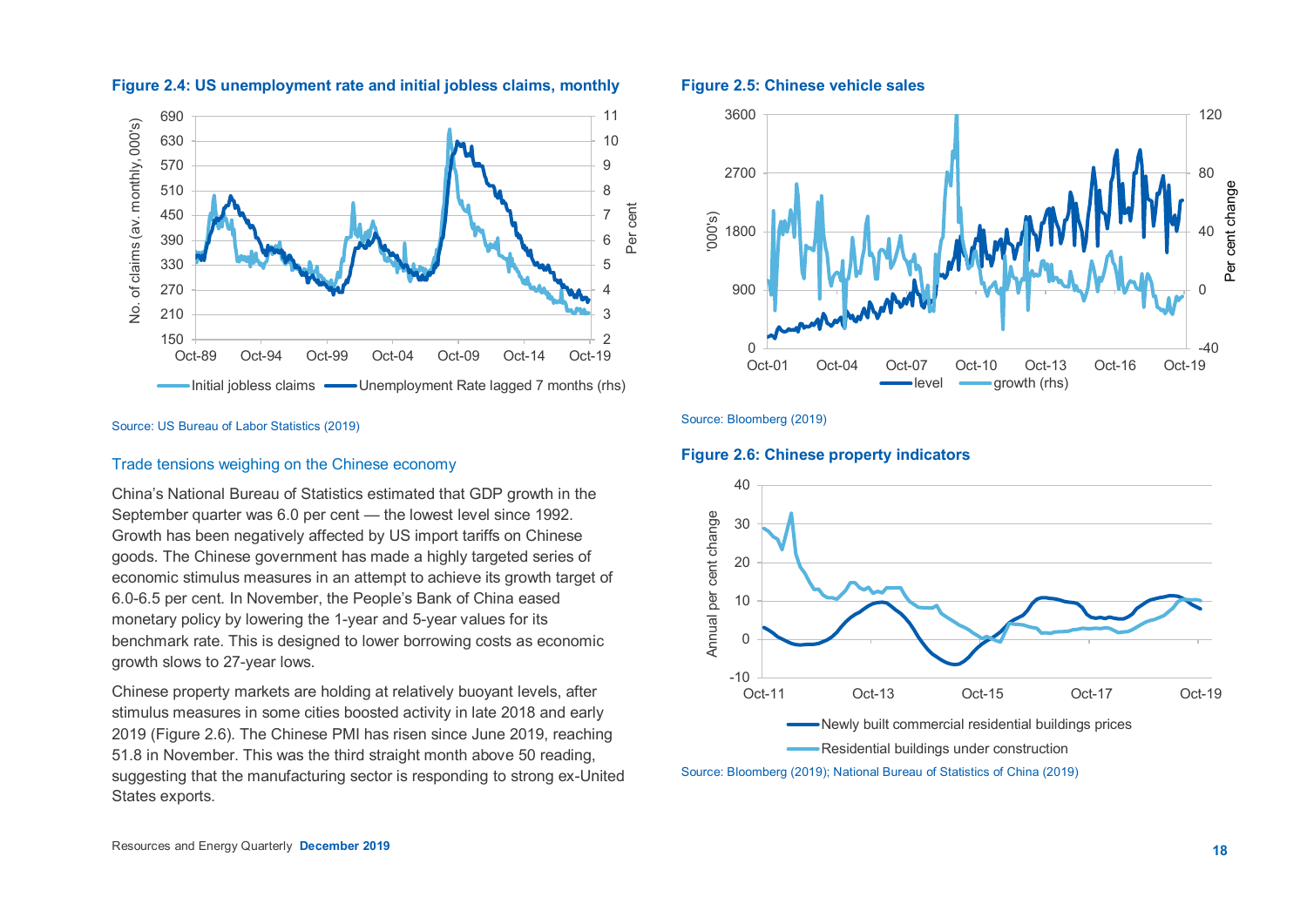The Phase One US-China trade deal should help sentiment and, in turn, economic activity.

Chinese GDP growth is expected to fall to 5.8 per cent in 2020 before increasing marginally to 5.9 per cent in 2021.

# Japan's GDP growth to slow

Japanese industrial production in 2019 has been affected by lower global growth and trade tensions. In the September 2019 quarter, the Tankan index for business confidence among big manufacturers fell to 6-year lows, and sentiment in other manufacturing sectors also weakened.

Machinery orders point to further declines in Japanese industrial production over the next few months (Figure 2.7).

Recent Japanese trade agreements with the EU and the US are expected to deepen ties with these economies and support growth in Japanese incomes. However, there are downside risks if trade tensions between Japan and South Korea are not resolved when trade talks are concluded. These tensions began in July, when Japan placed trade restrictions on three chemical materials widely used by South Korean companies that make semiconductors. South Korea retaliated by removing Japan from the list of countries that receive stream-lined export protocols.

The October 2019 increase in the national sales tax in Japan is expected to place further downward pressure on GDP growth during 2020 and 2021, albeit with some offsetting impacts from the Olympic Games.

With the increase in the sales tax and trade tensions weighing on Japan's growth, the government announced a \$US120 billion stimulus package in December 2019. This is expected to focus on repairing typhoon damage and maintaining infrastructure investment beyond the 2020 Olympics.

The IMF is forecasting Japanese GDP growth of 0.9 per cent in 2019. Growth is expected to fall to 0.5 per cent in 2020 and 2021 due to lower household consumption.





Source: Bloomberg (2019)

# South Korean growth impacted by trade tensions

South Korean economic growth has remained weak throughout 2019, impacted by the economic slowdown in China and the US, and trade tensions with Japan.

Economic growth is projected by the IMF to be 2.0 per cent in 2019 and 2.2 per cent in 2020. Growth is forecast to recover to 2.7 per cent in 2021, as trade conditions are assumed to return to normal.

#### Europe faces sluggish growth and rising risks

Eurozone growth fell in 2019, particularly in Germany and Italy. The German manufacturing sector has been affected by Brexit uncertainty, changes to vehicle emission standards and lower automobile exports (Figure 2.8). Automobile export demand is likely to remain constrained, with further downside risks from potential US import tariffs on EU cars. This is reflected in unfavourable PMI readings.

### **Figure 2.7: Japanese industrial production vs machinery orders**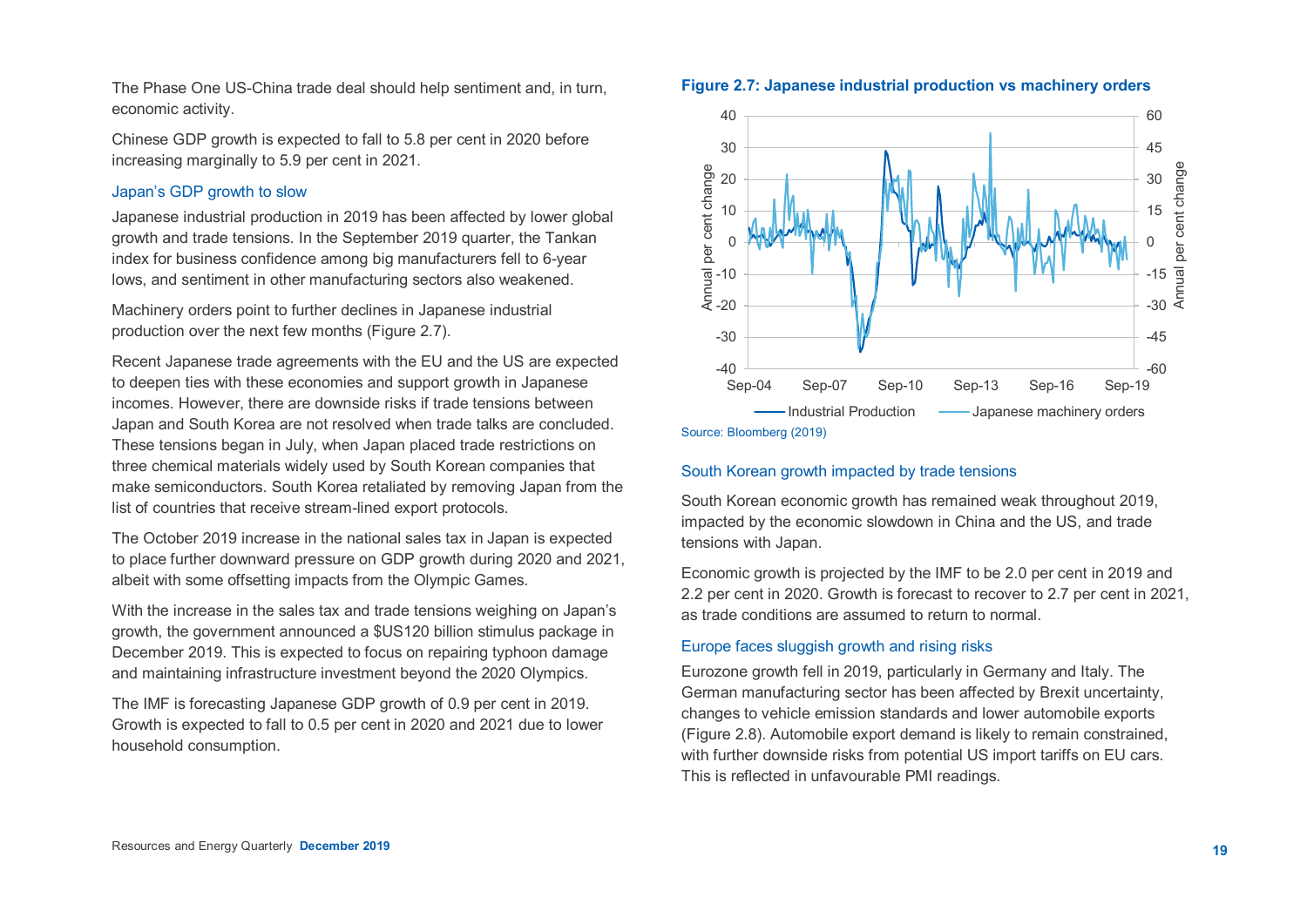Following the European Central Bank's policy meeting in September, the bank cut its benchmark deposit rate by 10 basis points to -0.5 per cent. In November, the central bank eased monetary policy further, reintroducing a quantitative easing program which will involve the purchase of 20 billion euros worth of bonds a month.

These measures, combined with higher export demand, are expected to increase Eurozone growth from 1.5 per cent in 2019 to 1.7 per cent in 2021. Eurozone growth is expected to benefit from more certainty over Brexit following the decisive UK election results in mid-December.

#### **Figure 2.8: German exports**



#### Indian economic growth has slowed

Indian economic growth slowed in 2019, affected by sluggish domestic consumption growth (Figure 2.10). This led to the Reserve Bank of India reducing official interest rates five times during 2019. The Indian Government has also introduced several fiscal stimulus policies to spur economic growth Government has also introduced several fiscal stimulus policies to spur economic growth.

Following the collapse in 2018 of Infrastructure Leasing & Financial Services (NBFCs), a major nonbank finance company in India, concerns about Indian NBFCs affected the financial sector and reduced economic activity. A subsequent surge in borrowing costs forced NBFCs to freeze, or tighten, lending.

Despite these factors, Indian economic growth in 2019 is forecast by the IMF to be around 6.0 per cent before increasing to 7.0 per cent in 2020. Growth in 2021 is forecast to increase further to 7.4 per cent. If realised, this would be the highest growth rate since 2015.



#### **Figure 2.9: Indian GDP growth**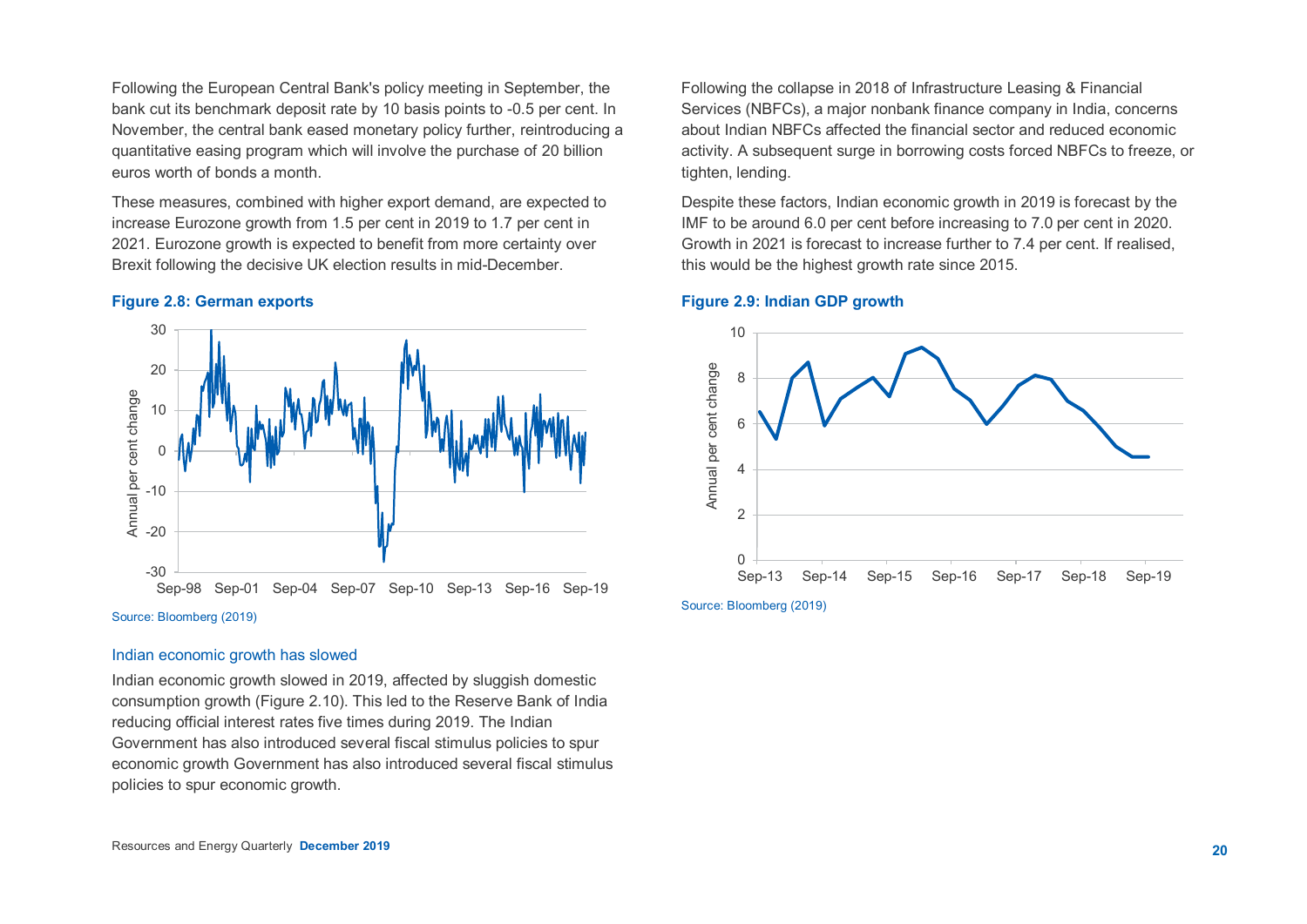#### **Table 2.1: Key world macroeconomic assumptions**

| <b>Per cent</b>              | 2018 | 2019a | 2020 <sup>a</sup> | $2021^a$ |
|------------------------------|------|-------|-------------------|----------|
| Economic growth <sup>b</sup> |      |       |                   |          |
| <b>Advanced economies</b>    | 2.3  | 1.7   | 1.7               | 1.6      |
| Australia                    | 2.7  | 1.7   | 2.3               | 2.6      |
| Eurozone                     | 2.2  | 1.5   | 1.6               | 1.7      |
| France                       | 1.7  | 1.2   | 1.3               | 1.3      |
| Germany                      | 1.5  | 0.5   | 1.2               | 1.4      |
| Japan                        | 0.8  | 0.9   | 0.5               | 0.5      |
| New Zealand                  | 2.8  | 2.5   | 2.7               | 2.6      |
| South Korea                  | 2.7  | 2.0   | 2.2               | 2.7      |
| <b>United Kingdom</b>        | 1.4  | 1.2   | 1.4               | 1.5      |
| <b>United States</b>         | 2.9  | 2.4   | 2.1               | 1.7      |
| <b>Emerging economies</b>    | 4.5  | 3.9   | 4.6               | 4.8      |
| ASEAN-5 <sup>d</sup>         | 5.2  | 4.8   | 4.9               | 5.2      |
| Chinae                       | 6.6  | 6.1   | 5.8               | 5.9      |
| Chinese Taipei               | 2.6  | 2.0   | 1.9               | 2.1      |
| <b>Emerging Asia</b>         | 6.4  | 5.9   | 6.0               | 6.2      |
| India                        | 6.8  | 6.1   | 7.0               | 7.4      |
| Latin America                | 1.0  | 0.2   | 1.8               | 2.4      |
| Middle East                  | 1.4  | 1.3   | 3.2               | 2.8      |
| World <sup>c</sup>           | 3.6  | 3.0   | 3.4               | 3.6      |

Notes: a Assumption; b Year-on-year change; c Weighted using purchasing power parity (PPP) valuation of country gross domestic product by IMF; d Indonesia, Malaysia, the Philippines, Thailand and Vietnam; e Excludes Hong Kong

Source: IMF (2019) World Economic Outlook; Department of Industry, Innovation and Science (2019)